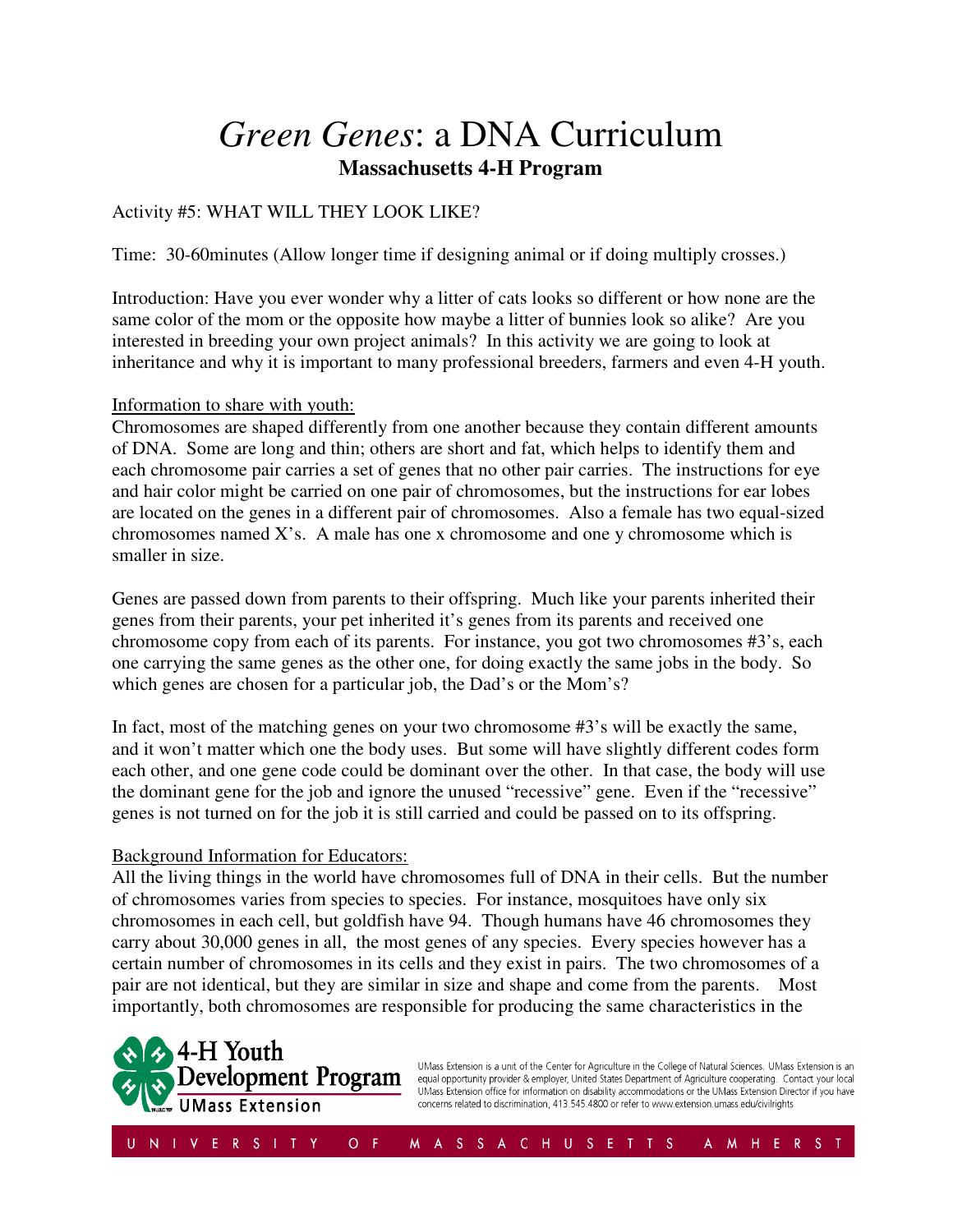cell. In people we are given 23 chromosomes from our mother and 23 from our father, so nearly all your cells contain 46 chromosomes or 23 pairs of chromosomes. Genetics have numbered the chromosome pairs to make studying them easier and in species with males and females there is a special pair of chromosomes that determine whether you are a boy or girl. The  $23<sup>rd</sup>$  chromosome pair in a human cell is different from the others because it varies depending on whether you are a boy or a girl.

Goals:

- Review concepts of traits
- Discuss Heredity
- Review probability and alleles

Group Size: Whole group then crosses in pairs

Supplies:

- Pencils
- (1) Worksheet per student for each pairing Handout A
- Bags from "Call It Probability?" Activity
- Optional materials to make/color animals and their offspring

Directions:

- 1. Have the group decide on a particular species such as rabbits, cats, dogs….*(You may want to review activity #1 on traits.)*
- 2. Have the youth recall what are physical traits and make a list.
- 3. Have the group select 5-8 traits other than gender such as coat color, pattern, ears, horns... and decide which genes are dominant and write alleles (RR,Rr,rr...) *Note: It is best for them to start with only two alleles and then allow more alleles to make more choices.* . (They can be creative and come up with some new choices such as purple coat color.)
- 4. Assign each person to create their own animal using the traits from the list.
- 5. Have the group pair up and cross their animal with their partners resulting in 4 or more offspring and list the traits of each using the system they learned in activity #4, "Call It Probability". (Youth can do more crosses as time permits in between.) Option: Have youth draw or make models of each one. Youth will have to determine which genes are expressed and explain how they came up with their results. (Ex: Why only one offspring is the same color as the mother – gene is recessive.)
- 6. Pairing can be repeated.
- 7. Discuss with the group using pugent squares, dominant/recessive….



UMass Extension is a unit of the Center for Agriculture in the College of Natural Sciences. UMass Extension is an equal opportunity provider & employer, United States Department of Agriculture cooperating. Contact your local UMass Extension office for information on disability accommodations or the UMass Extension Director if you have concerns related to discrimination, 413.545.4800 or refer to www.extension.umass.edu/civilrights

A M H E R S T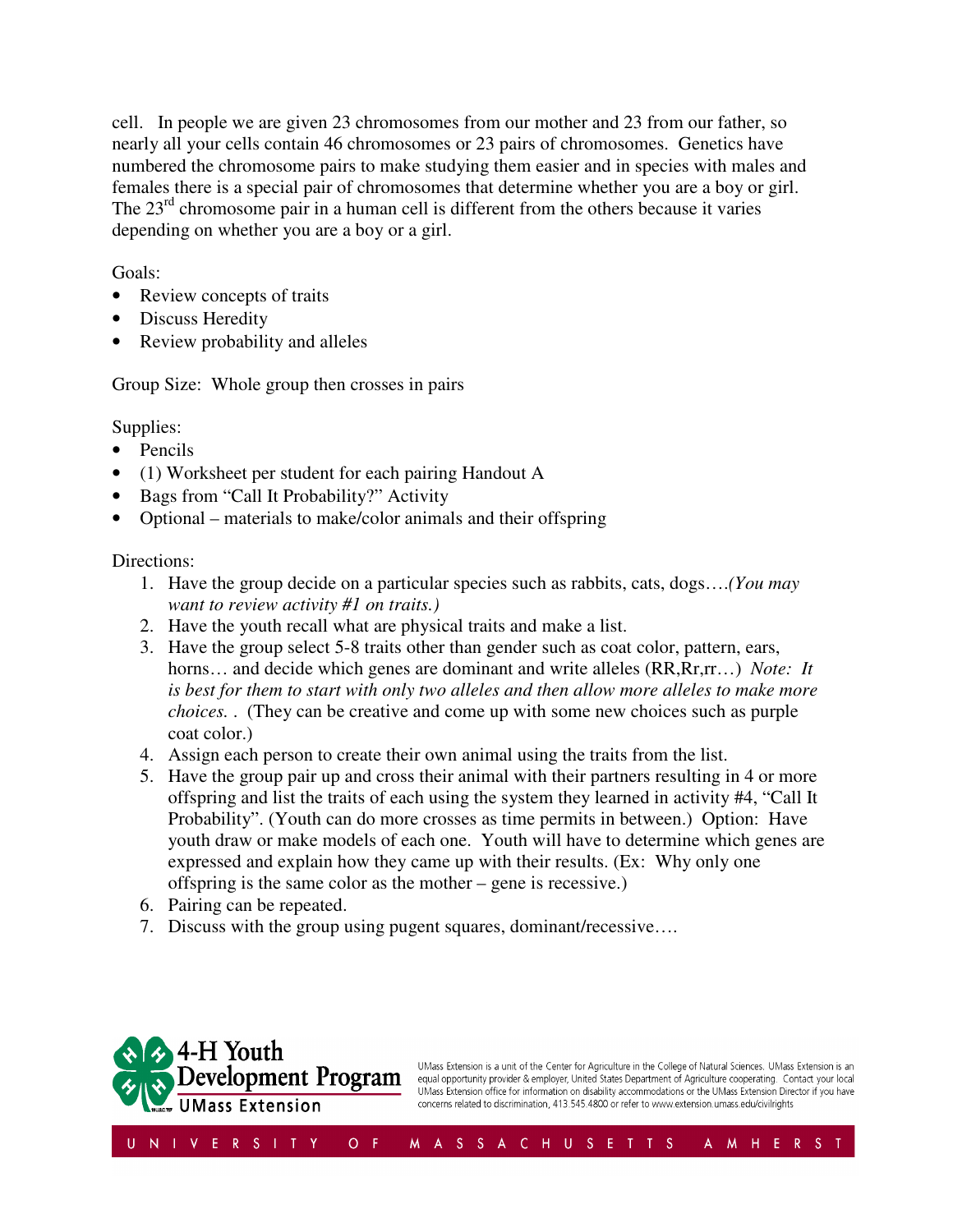Reflect:

- Why are we looking at physical traits
- Why do we not want to include gender
- How many variations do we have for each trait? Why?
- How did you determine which traits would be dominant and which ones recessive?

### Apply:

- How does this apply to Dog Breeders?
- How might this apply to those in 4-H or FFA choosing an animal project?
- What would a dairy farmer look at for favorable traits in heifer calves?

Go Farther:

- Discuss how some genes/traits like hair and eye color are on the same chromosome with the group and have them redo the exercise by linking two of the traits and trying again.
- Repeat by adding gender and a sex-linked trait. How do these crosses and the resulting offspring differ from their earlier cross?
- Investigate Poultry genetics and the genes that control egg color.
- Check out the PowerPoint on Dairy Genetics looking at coat color.



UMass Extension is a unit of the Center for Agriculture in the College of Natural Sciences. UMass Extension is an equal opportunity provider & employer, United States Department of Agriculture cooperating. Contact your local UMass Extension office for information on disability accommodations or the UMass Extension Director if you have concerns related to discrimination, 413.545.4800 or refer to www.extension.umass.edu/civilrights

A M H E R S T

M A S S A C H U S E T T S